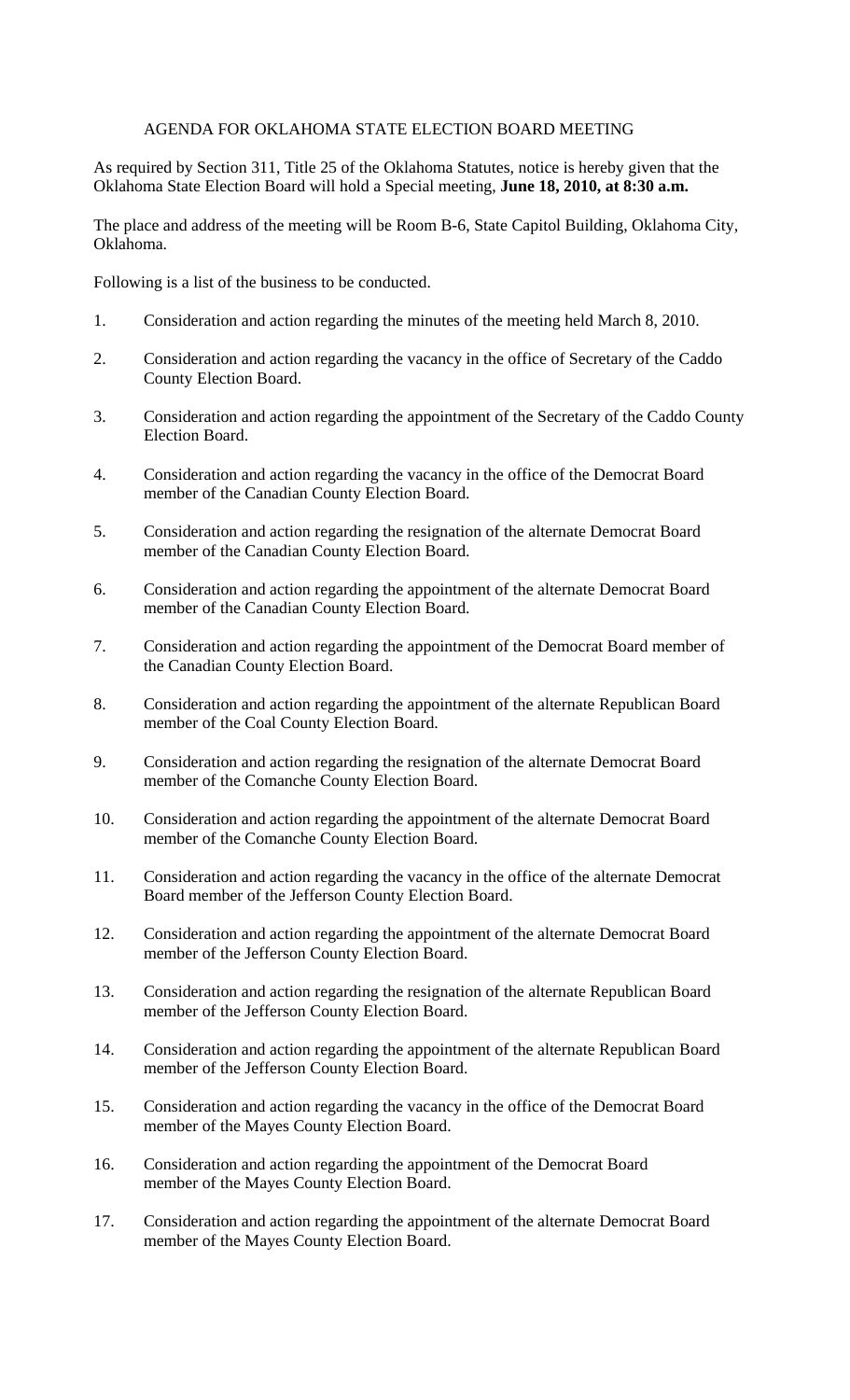Agenda June 18, 2010 Page 2

- 18. Consideration and action regarding the vacancy in the office of the alternate Republican Board member of the Muskogee County Election Board.
- 19. Consideration and action regarding the appointment of the alternate Republican Board member of the Muskogee County Election Board.
- 20. Consideration and action regarding the appointment of the Democrat Board member of the Pawnee County Election Board.
- 21. Consideration and action regarding the appointment of the alternate Democrat Board member of the Pawnee County Election Board.
- 22. Consideration and action regarding polling place change in Oklahoma County.
- 23. Discuss with counsel the Contests of Candidacy enumerated in items 26 through 36 below.
- 24. Recess meeting in order to move to Room 419-C, the room in which Contest of Candidacy Hearings will be heard beginning at 9:00 a.m.
- 25. Reconvene meeting in Room 419-C to conduct Contest of Candidacy Hearings.
- 26. Hearing and decision in the Matter of the Contest of Candidacy of Stephen E. Covert, Laughlin v. Covert, Cause No. 2010-07.
- 27. Hearing and decision in the Matter of the Contest of Candidacy of Jason Williford, Sykes v. Williford, Cause No. 2010-03.
- 28. Hearing and decision in the Matter of the Contest of Candidacy of Ray Prewitt, Kern v. Prewitt, Cause No. 2010-04.
- 29. Hearing and decision in the Matter of the Contest of Candidacy of Ronald R. Buck, Myers v.Buck, Cause No. 2010-02
- 30. Hearing and decision in the Matter of the Contest of Candidacy of Jerry Lee Nowell, Aldridge v. Nowell, Cause No. 2010-05.
- 31. Hearing and decision in the Matter of the Contest of Candidacy of David Roberts, Pidcock v. Roberts, Cause No. 2010-01. This hearing may be consolidated with the Matter of the Contest of Candidacy of David Roberts, Mulready v. Roberts, Cause No. 2010-09.
- 32. Hearing and decision in the Matter of the Contest of Candidacy of David Roberts, Mulready v. Roberts, Cause No. 2010-09. This hearing may be consolidated with the Matter of the Contest of Candidacy of David Roberts, Pidcock v. Roberts, Cause No. 2010-01.
- 33. Hearing and decision in the Matter of the Contest of Candidacy of Doug Merritt, Cook v. Merritt, Cause No. 2010-08.
- 34. Hearing and decision in the Matter of the Contest of Candidacy of William W. Choate, Ross v. Choate, Cause No. 2010-06.
- 35. Hearing and decision in the Matter of the Contest of Candidacy of Traci Barnes, Leming v. Barnes, Cause No. 2010-10. This hearing may be consolidated with the Matter of the Contest of Candidacy of Traci Barnes, Webb v. Barnes, Cause No. 2010-11.